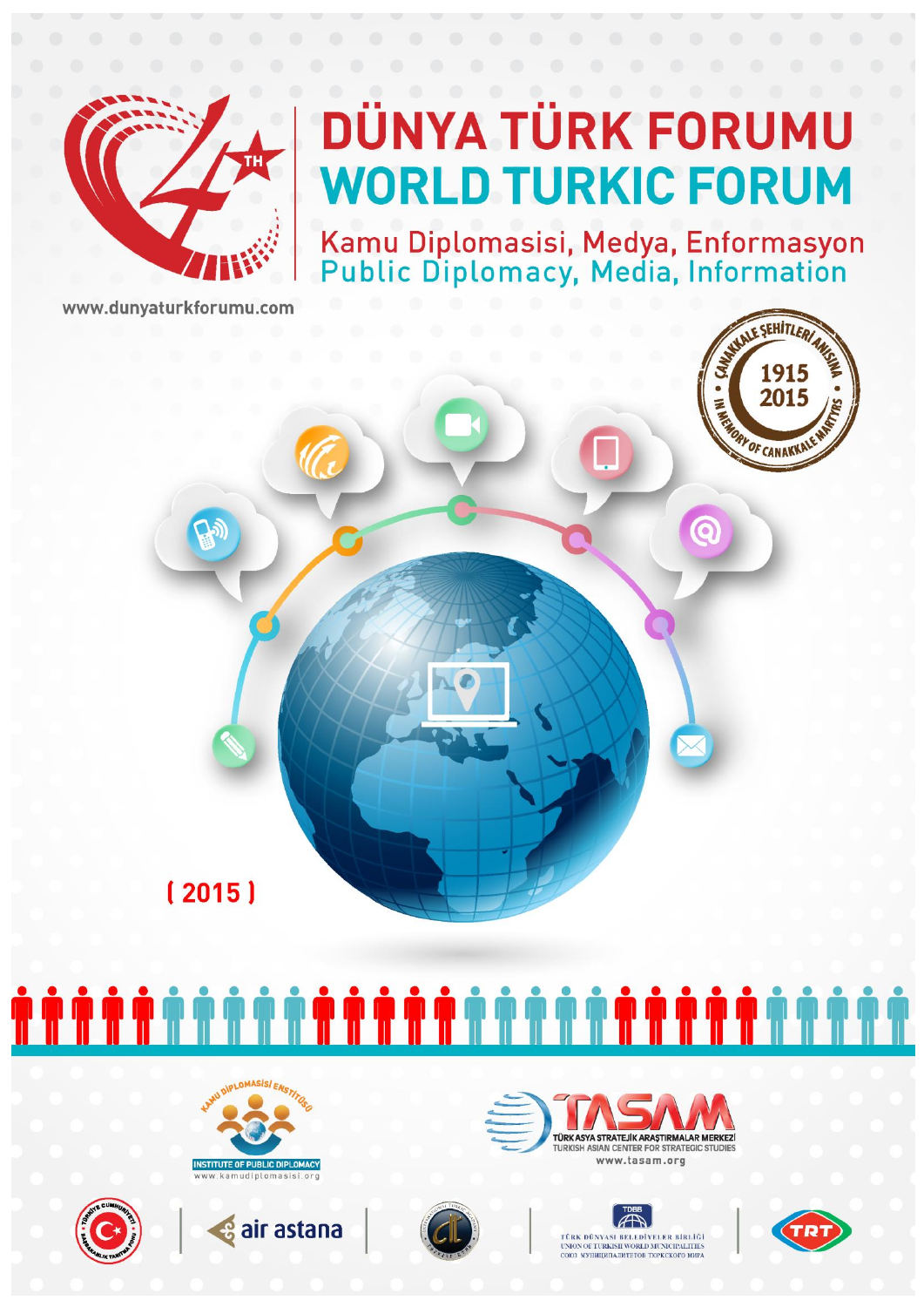



### **STRATEGIC VISION DOCUMENT 4 th WORLD TURKIC FORUM "Public Diplomacy, Media, Information"**

**( 23-25 April 2015, İstanbul )**

**Public diplomacy** is a multi-dimensional and multi-factorial communication process that a country was maintained over the official foreign policy with the aim of steering international public opinion in the direction of its policies and targets**.** In present days the point that transportation and communication technologies have been reached, has been made obligatory to interest with wide public groups by more different methods and more intensive ways both in domestic policy and foreign policy. Alteration and development in every field with the globalization has been reflecting on public diplomacy and management approaches has been changing. These alteration and developments have been affecting international relations.

**Media**, which was regarded as the fourth power till the modern periods, has been one of the most important instruments of public diplomacy with the major functions such as defining the agenda, developing the rhetoric, creating a norm, activating or deactivating the groups and has been located as a showcase of a country. On the other hand, foreign press has been playing a vital role in shaping an image of a country to the outside world. And it is possible only with a good activity of **perception management and effective information.** Press attaché's offices that have been working in the embassies of strong countries and the branch offices of foreign media brands that were opened in the other countries were the most important sign of that. In the same context, organizations and regulations related with the visits to the country of more pressman and the transfer the good impressions to the outside world as much as the regulation the activities of a specific country by foreign pressmen has been important.

Press-release activities have been in a new dimension with the development of **Internet**; new phenomenon such as **social media** have caused the public diplomacy activities to turn into a highly active, interactive and very audible shape. At first sight, even if social media have thought that dynamism has been derived of the community itself, it has constituted a highly open field to interventions of the other countries and the other actors. Even if such an increase of the information flow and the interaction speed seems to feed the hopes about to strengthen the democracy, it can cause spreading the crisis rapidly and turning them into an unmanageable way.

The concept of diplomacy is a concept that contains the traditional and official activities of foreign policy. In the process, after it was obvious that international relations couldn't be maintained only with the instruments of official foreign policy, **the concept of public diplomacy has been developed in the shape of containing non-governmental factors' activities,** in addition to other ministries such as commerce, tourism and economy besides ministries of foreign affairs. The official quality of the activities maintained basically in international field, is to limit the activity field, efficiency and motility in a serious way.







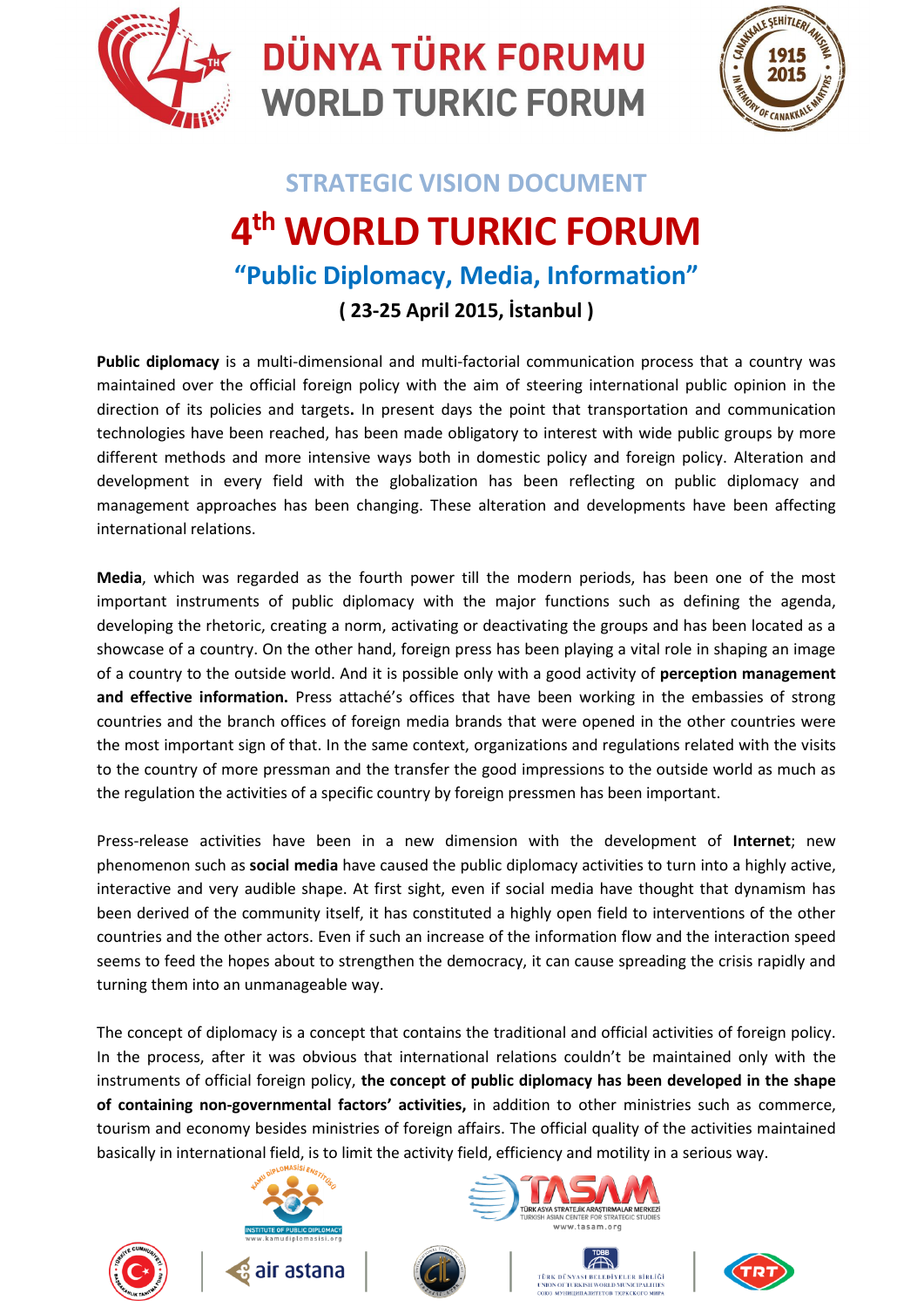



Efficiency of the countries, which have been trying to keep the public diplomacy activities with the official channels in spite of all, is observed as highly low in the international fields. On the other hand, official activities have been perceived as propaganda and have been ineffective, no matter what is their kind, method and intense. **So, to increase the civil quality of activities about the public diplomacy and to stay official activities limited with regulation and inspection have a great importance.**

Besides being spread of prosperity and being strengthened of middle-classes in the modern periods, extraordinary developments in technologies of information and communication have made democratic management approach inevitable for stable political and social structures. The life of a prosperous society which has been consisted of the individuals guaranteed of the basic rights and freedoms has been possible only with **the democracy**. This approach has been foreseen of providing services with efficient and fertile methods based on the representation and participation in the widest way, an efficient civil society, superiority of the law, the decentralization, the responsibility of clarity and rendering an account, the content of citizen. According to the society and government, the lack of democracy has been in the base of important structural problems. To be able to solve lots of problems has been depending on settling a healthy democracy.

According to the perspective of civilization and prosperity, it is necessary to strengthen democratic institutions and mechanisms, to support them with their news, to actualize the institutional, cultural and ideological transformations which will provide the stability of democracy. **So the activities of public diplomacy, because of its definition, are possible with a democratic method.** The democratic method shouldn't be thought only as defining the management with the massive majority. The concept of good global governance explaining that all related factors can affect the management also in the international field has been emphasized more, in recent. **Good governance** should be important also in Turkic World for maintaining the perspectives of identity and profit in healthier interaction and strengthening the common ground.

According to difficulties faced and opportunities owned by Turkic World and Diasporas, the activities of media, release, information and public diplomacy have a vital importance. Above all, a common conscience, agenda and rhetoric about problems and opportunities in the related public opinions will be able to be constituted in the result of the activities in this field. After these activities, common profit fields of Turkic World and Diasporas will be in clarity and taking the concrete and realist steps about solving the problems and implementing the common profit potential will be possible. So, in Turkic World, the possibility of a wide cooperation in the fields of local administrations, sportive and cultural activities, activities of media and information, and production of TV series and movies, has been present.

**4 th World Turkic Forum** will provide a strategic contribution to multidimensional capacity building in the Turkic World and Diasporas by the main theme of **"Public Diplomacy, Media, Information"** parallel to the agenda of **Turkic Council 2015 Summit** which is to be held In the host of H.E. Nursultan NAZARBAYEV, the President of Kazakhstan Republic.







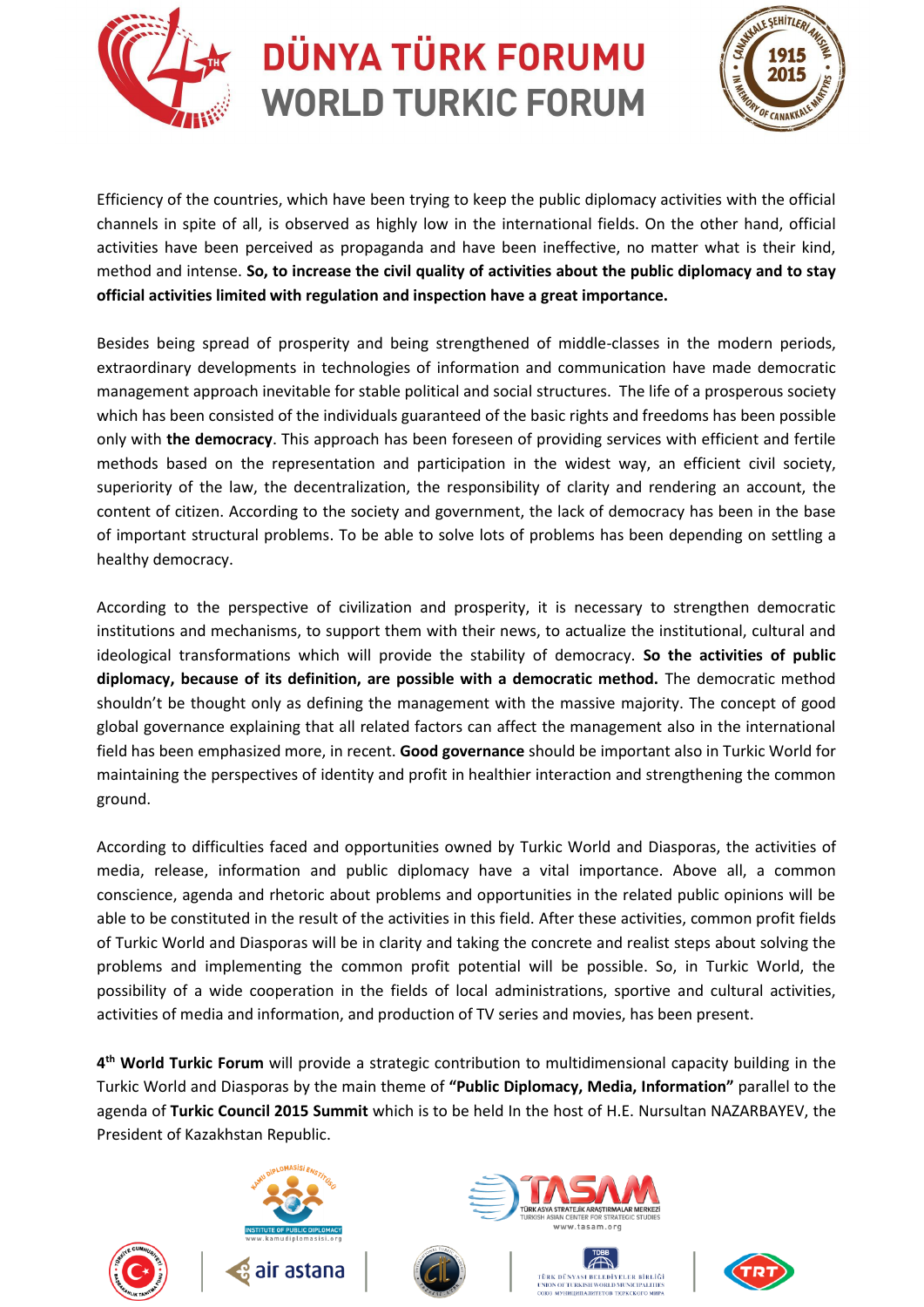



#### **Main Theme**

**"Public Diplomacy, Media, Information"**

#### **Sub-Themes**

- **- Regional - Global Governance; Media, Information and Public Diplomacy**
- **- Change in the Nature of State, Expectation Management & Security; Public Diplomacy, Media, Information**
- **- Public Diplomacy, Media, Information; New Perspectives for Turkic World and Diasporas**
- Local Managements Civil Society Media Private Sector Universities and Academy Cinema and TV Broadcasting **- Tourism, Culture, Representation and Public Diplomacy - Perception Management in Turkic World and Diasporas** Socioeconomic and Cultural Integration
- **- Armenian Issue in its 100th Anniversary**
- **- Turkic World Student and Academician Exchange Programs**
- **- 2015 | Çanakkale Spirit in Turkic World in the 100th Anniversary**

#### **WORLD TURKIC FORUM**

**World Turkic Forum**; has been projected by TASAM to gather Turks living all across the world, representatives of the Turkic world and Turkic social movements and civil initiatives operating in various countries in the frame of social, cultural and economical issues. It was institutionalized with an announced declaration after the first meeting **in Istanbul between the dates of 20-22 October, 2010** with the participation of thought and opinion leaders of Turkic Diaspora from all over the world with the official and civil delegations from independent Turkic Governments who joined to the agreement of "Turkish Speaking Countries Council Treaty".

**World Turkic Forum** meetings have been actualizing regularly in every year in different main themes since 2010 by the participation of exclusive statesmen, politicians, bureaucrats, diplomats, scientists, experts, artists, businessmen, managers and representatives of NGOs and media from Turkic World and Turkic Diasporas. Former World Turkic Forum meetings were organized thrice successfully by the qualified participation from approximately 60 countries under the main themes of "Turkic Council, Turkic Diaspora and Socioeconomic Cooperation", "Turkic Diaspora and Turkic World Vision 2023", "Turkic Republics; Cultural Diplomacy and Tourism | Turkic and Armenian Diasporas; Public Diplomacy: Opportunities and Risks". Represented notifications in the meetings have been publishing in English and Asian languages by collecting into a book by **TASAM Publishing**. In this process, **Wise Persons Board** has held two meetings.







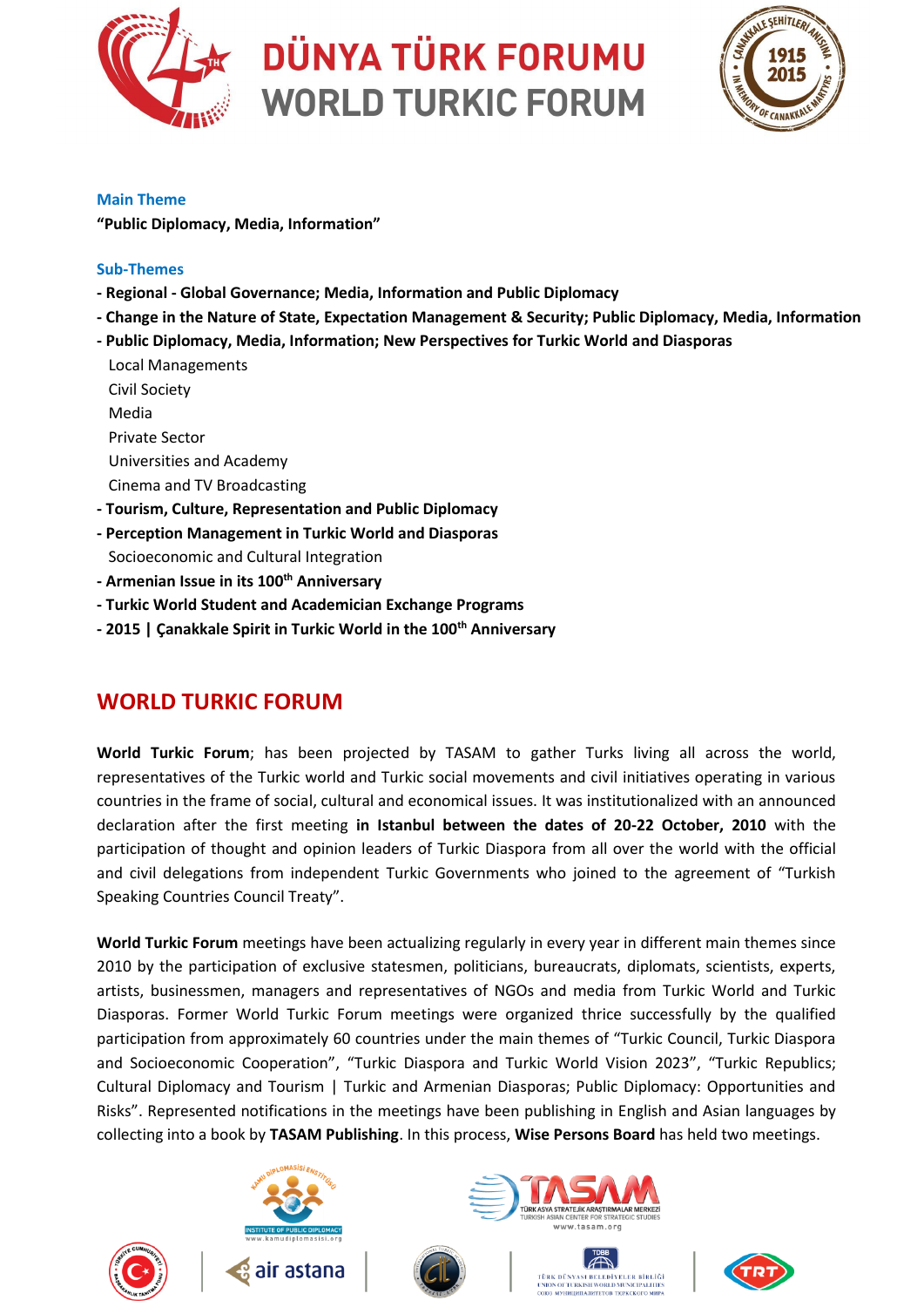



#### **World Turkic Forum Wise Persons Board**

**Ambassador (R) Prof. Dr. Ali Engin OBA**, Consultant of Chairman, TASAM, Turkey **Prof. Dr. Ahat ANDİCAN**, Lecturer of Istanbul University, Former State Minister **Prof. Dr. Emine GÜRSOY NASKALİ**, Lecturer of Marmara University **Prof. Dr. Faruk ŞEN**, Chairman of TAVAK **Prof. Dr. Hakkı KESKİN**, Honorary Chairman of Germany Turkish Society, Germany **Prof. Dr. İsenbike TOGAN**, Boğaziçi University **Prof. Dr. Kadırali KONKOBAYEV**, Manas Kyrgyz - Turkish University, Kyrgyzstan **Prof. Dr. Nevzat YALÇINTAŞ,** 21st–22nd Term Member of the Grand National Assembly **Prof. Dr. Onur Bilge KULA**, Hacettepe Univ., G. Director of Libraries & Broadcasts, Ministry of Culture and Tourism **Prof. Dr. Vamık VOLKAN**, Center for the Study of Mind and Human Interaction Virginia University, USA **Dr. Veyis GÜNGÖR**, President of UETD (Union of European Turkish Democrats), Netherlands **Ambassador Halil AKINCI**, Advisor to Secretary General of Turkic Council **Hakkı ATUN**, EMU, Former Prime Minister of the Assembly Turkish Republic of Northern Cyprus **Anar RIZAYEV**, Member of Writers Union, Azerbaijan **Olcas SÜLEYMENOV**, Permanent Representative of UNESCO, Writer, Kazakhstan

#### **Red Apple Awards**

Again in the process; in order to honor and encourage successful individuals and institutions that strengthen Turkic World's socioeconomic and cultural integration, vision and depth, **Turkic World Red Apple Awards** in the branches of government, diplomacy, business, science, culture, art, technology, strategy, sports, public diplomacy have been given since 2014, simultaneously with the Forum.

### **COOPERATING AND SUPPORTING INSTITUTIONS ( 2010 - 2014 )**

Education, Culture and Social Solidarity Foundation of Ahiskan Turks Air Astana Eurasia Turkish Foundation Federation Ayaz Tahir Turkestan Idil Ural Foundation Ministry of Diaspora of Azerbaijan Republic Bagcilar Municipality Solidarity Foundation of Eastern Turkestan Migrants Foundation of Eastern Turkestan Culture and Solidarity Foundation of Eastern Turkestan Eastern Turkestan Foundation







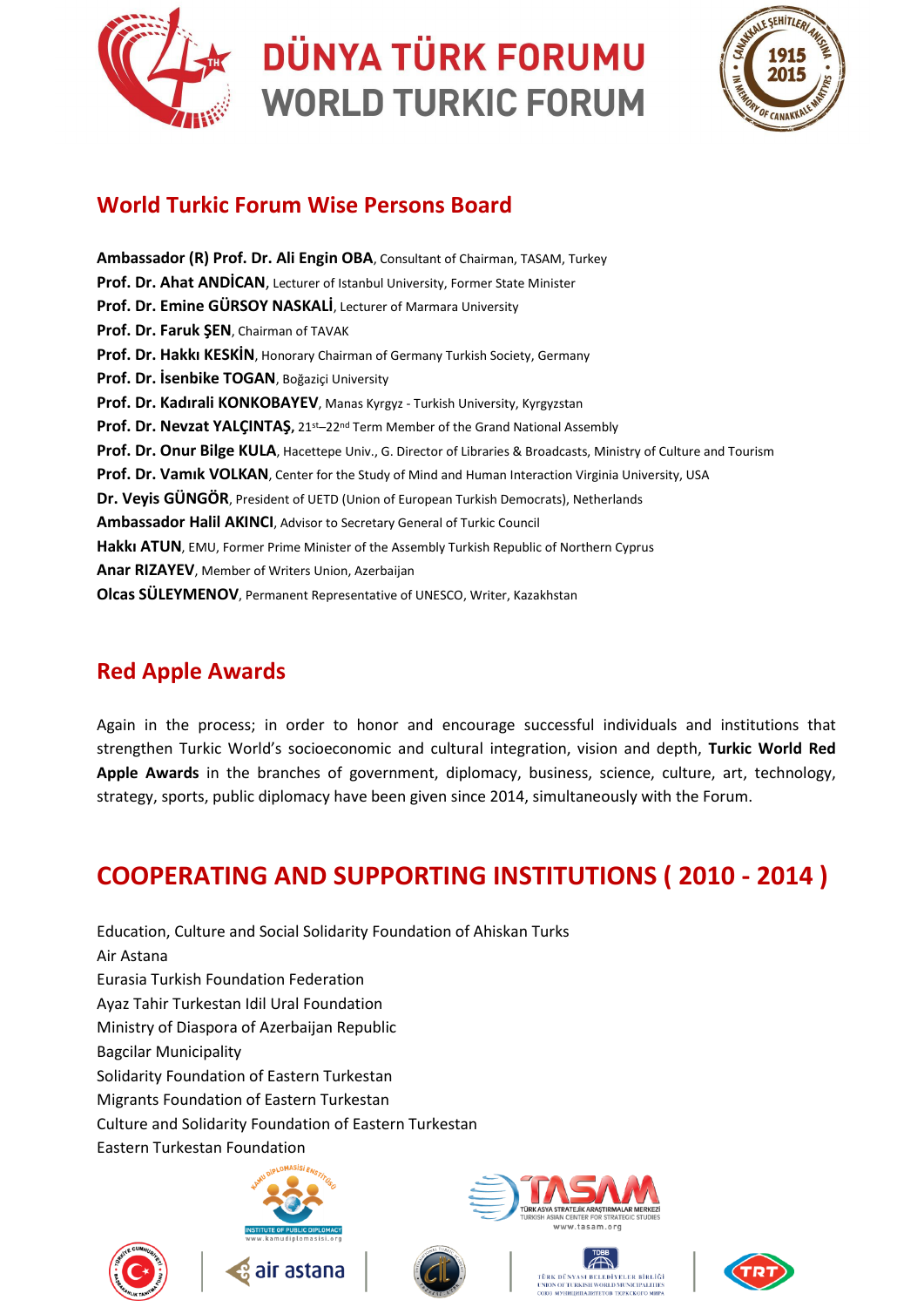



Foreign Economic Relations Board of Turkey Edirne Commodity Exchange Edirne Chamber of Commerce and Industry The Governance of Edirne Eskişehir 2013 Turkic World Cultural Capital Agency Culture and Solidarity Foundation of Gagauz Turks Strategic Studies Center of Hacettepe University Hodja Ahmet Yesevi Foundation Eurasia Institute of Istanbul University Karadeniz Technical University Kazak Turks Foundation Friendship and Culture Foundation of Kyrgyzstan The Governance of Mardin Union of Marmara Municipalities Institute of Turkic Studies of Marmara University Eurasia Development and Research Center of Okan University Republic of Turkey Office of the Prime Minister Directorate General of Press and Information Republic of Turkey Promotion Fund Ministry of Foreign Affairs of Turkish Republic Ministry of Culture and Tourism of Turkish Republic TEKFEN Holding TMB Media Trakya Birlik Trakya University **TRT** Touristic Hotels & Investors Association (TUROB) Turkish Academy Union of Turkish World Municipalities Human Rights Foundation of Turkic World Turkish Cooperation and Coordination Agency Turkic Council Turkish Society Head Office Turkestan Science Circulation Society Union of Turkish Municipalities Association of Turkish Travel Agencies International Transporters Foundation Ziraat Bank

#### **www.worldturkicforum.org**